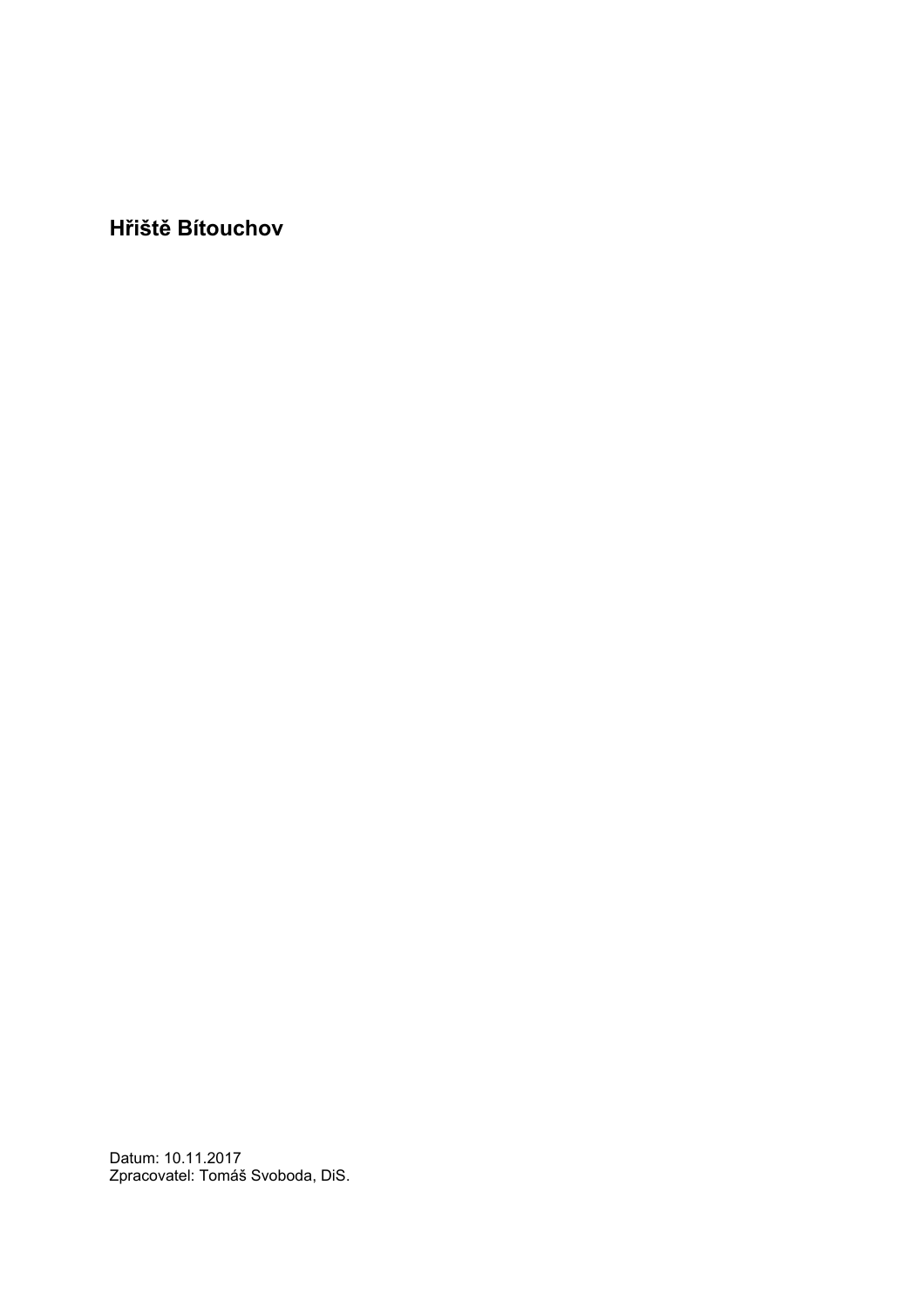

Zpracovatel Tomáš Svoboda, DiS. Telefon +420 602 66 85 51 Fax e-mail svoboda@exx.cz

### **Disano 1826 Mini-Olympic - asymetric - wide beam Disano 1826 JM-T 400 CNR-L silver/graphite + 476 baffle louvre / Datový list svítidla**



#### Klasifikace svítidel dle CIE: 100 Kód CIE Flux Code: 24 76 98 100 55

Housing/Cover: in die-cast aluminium with cooling fins. Hinge opening, with stainless steel sealing latches.

Diffuser: tempered glass, 5 mm thick, resistant to thermal shocks and impacts (UNI EN 12150-1:2001 tests). Glass tilted by 18° to obtain high optical asymmetry efficiency and maximum intensity.

Coating: polyester resin based powder paint, resistant to corrosion and saline environments.

Power supply: 230V/50Hz (1000W). Wire terminated with admiralty brass clamps, silicone insulation with fibreglass braid, cross-section 2.5 sqmm. 2P+T terminal block, maximum allowed lead cross section, 6 sqmm.

Standard supply: tool-free maintenance operations. Disconnecting switch supplied to interrupt the line during maintenance.

Equipment: silicone rubber gasket. ½ Gas nylon cable gland. Galvanized steel bracket, coated with goniometric scale. Stainless steel external screws. Air recycle valve.

Regulations: Produced according to applicable EN60598-1CEI 34-21 standards, degree of protection according to EN 60529 standards. Wind surface: L:1000cm² F:2200cm².

#### Výstup světla 1:



Na základě chybějících vlastností symetrie nemůže být pro toto svítidlo znázorněna žádná tabulka UGR.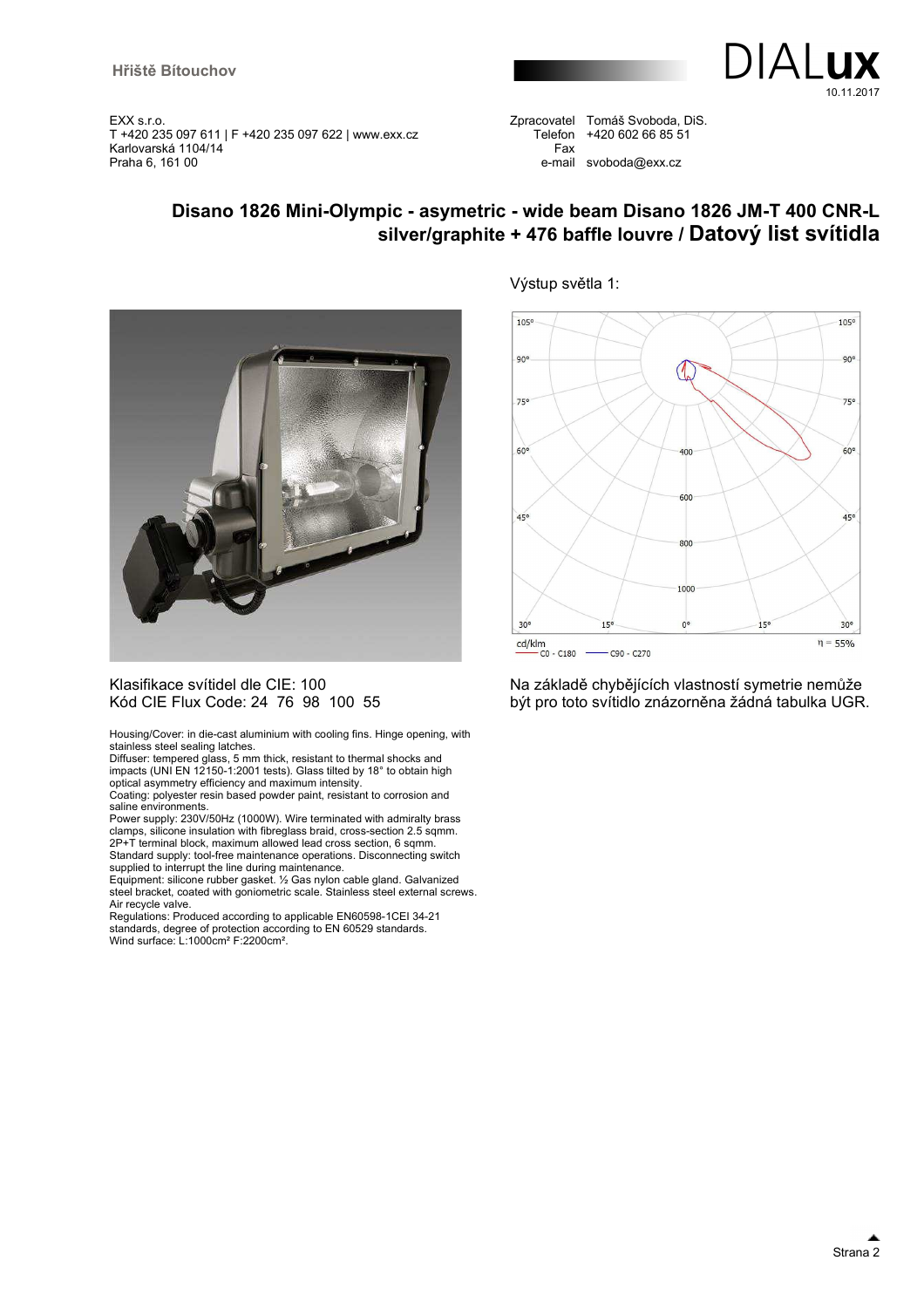

|     | Zpracovatel Tomáš Svoboda, DiS. |
|-----|---------------------------------|
|     | Telefon +420 602 66 85 51       |
| Fax |                                 |
|     | e-mail svoboda@exx.cz           |



# **Venkovní scéna 1-Mini Olympic 400W + 476 / Plánovací údaje**

Činitel údržby: 0.70, ULR/ FHS Inst.: 0.0% Měřítko 1:544

#### **Kusovník svítidel**

|    | ks Označení (Opravný faktor)                                                                                                  | $\Phi$ (Svítidlo) [lm] $\Phi$ (Zdroje:) [lm] |       | P [W] |
|----|-------------------------------------------------------------------------------------------------------------------------------|----------------------------------------------|-------|-------|
| 20 | Disano 1826 Mini-Olympic - asymetric - wide beam<br>Disano 1826 JM-T 400 CNR-L silver/graphite + 476<br>baffle louvre (1.000) | 20960                                        | 38000 | 417.3 |
|    |                                                                                                                               | Celkem: 419206 Celkem: 760000 8346.0         |       |       |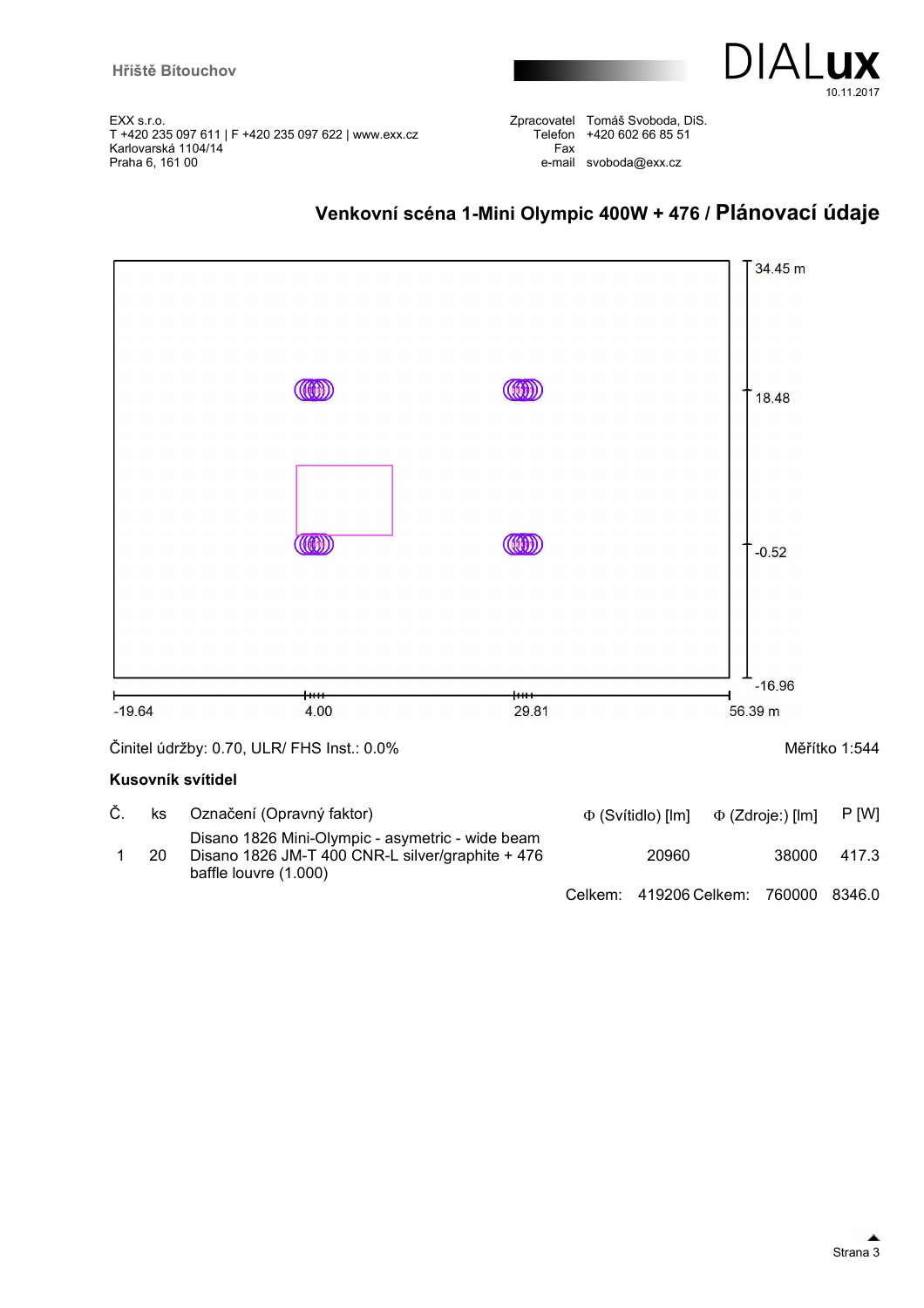

Zpracovatel Tomáš Svoboda, DiS. Telefon +420 602 66 85 51 Fax e-mail svoboda@exx.cz

### **Venkovní scéna 1-Mini Olympic 400W + 476 / Kusovník svítidel**

20 ks Disano 1826 Mini-Olympic - asymetric - wide beam Disano 1826 JM-T 400 CNR-L silver/graphite + 476 baffle louvre C. výrobku: 1826 Mini-Olympic - asymetric - wide beam Světelný tok (Svítidlo): 20960 lm Světelný tok (Zdroje:): 38000 lm Výkon svítidla: 417.3 W Klasifikace svítidel dle CIE: 100 Kód CIE Flux Code: 24 76 98 100 55 Osazení: 1 x JMT400P/S (Opravný faktor 1.000).



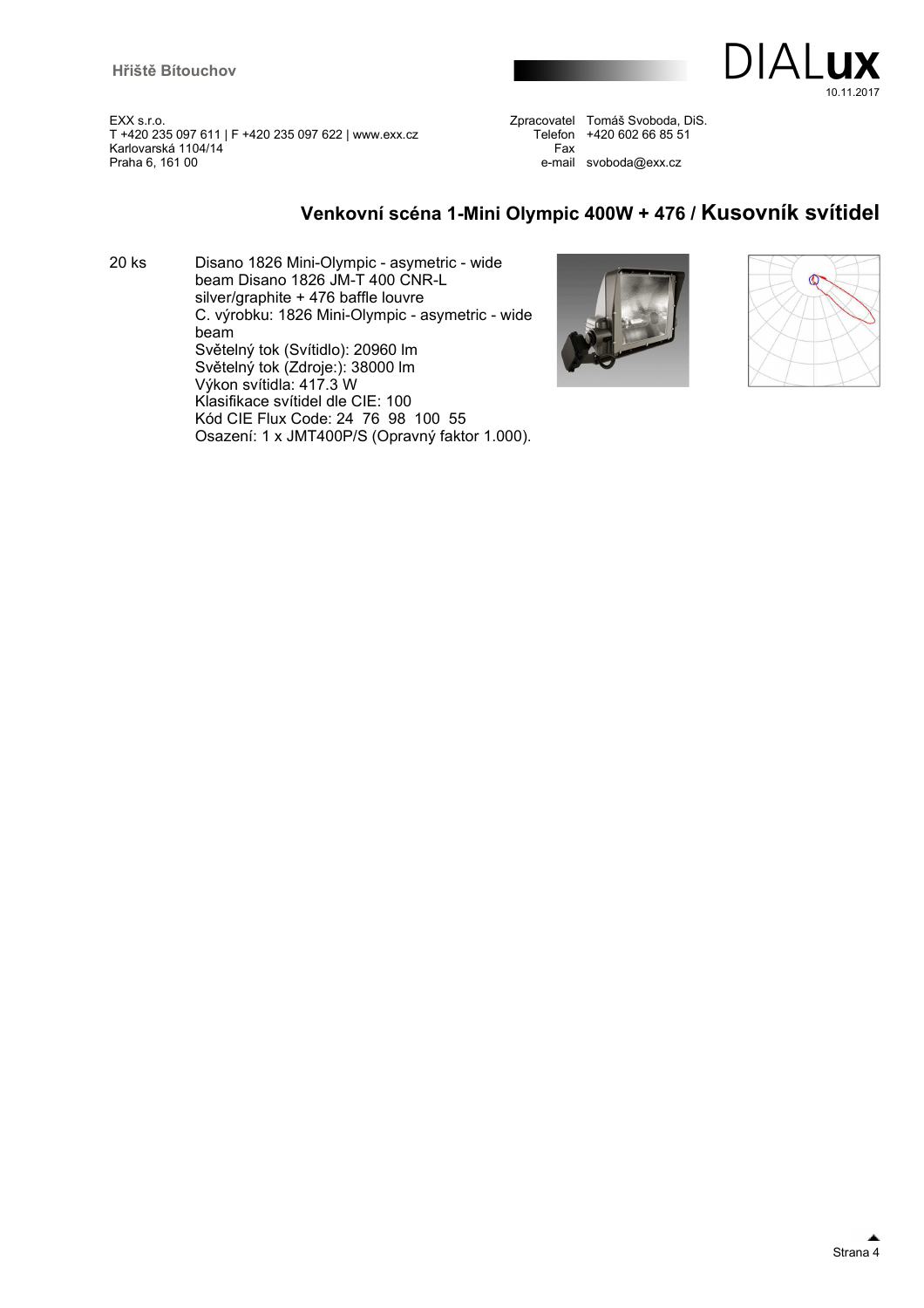

Zpracovatel Tomáš Svoboda, DiS. Telefon +420 602 66 85 51 Fax e-mail svoboda@exx.cz

## **Venkovní scéna 1-Mini Olympic 400W + 476 / Půdorys**



Měřítko 1 : 544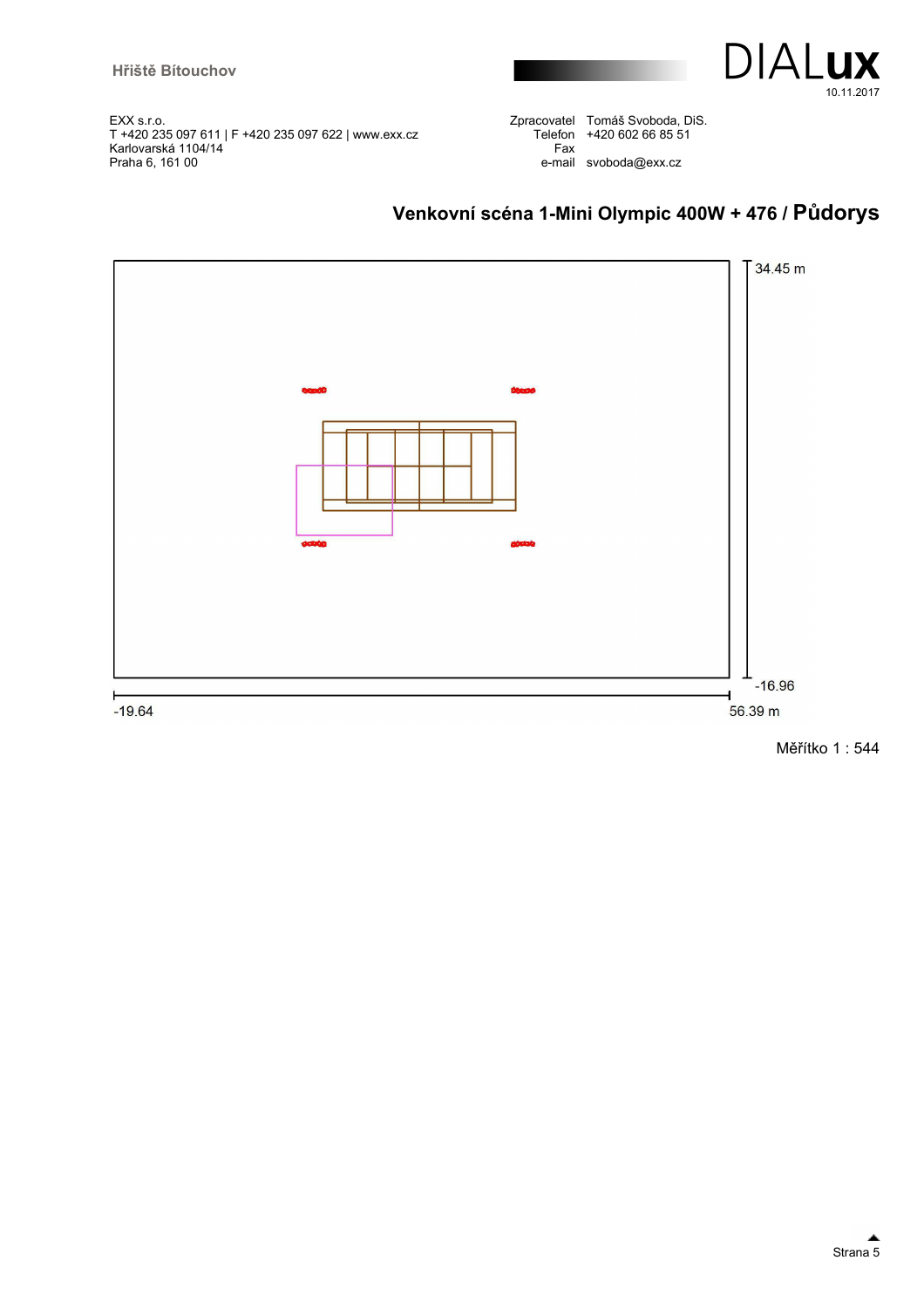

Zpracovatel Tomáš Svoboda, DiS. Telefon +420 602 66 85 51 Fax e-mail svoboda@exx.cz

### **Venkovní scéna 1-Mini Olympic 400W + 476 / Svítidla (seznam souřadnic)**

### **Disano 1826 Mini-Olympic - asymetric - wide beam Disano 1826 JM-T 400 CNR-L silver/graphite + 476 baffle louvre**

20960 lm, 417.3 W, 1 x 1 x JMT400P/S (Opravný faktor 1.000).

| $(\mathsf{I}(\mathsf{e}_1 \mathsf{c}_2))$ | C    |
|-------------------------------------------|------|
| (x)                                       | (35) |
|                                           |      |

| Č.                        |        | Pozice [m] |        |         | Rotace [°] |                           |
|---------------------------|--------|------------|--------|---------|------------|---------------------------|
|                           | X      | Y          | Z      | X       | Y          | $\ensuremath{\mathsf{Z}}$ |
| 1                         | 3.996  | $-0.501$   | 12.000 | $-29.5$ | 0.0        | 28.6                      |
| $\overline{2}$            | 32.005 | $-0.501$   | 12.000 | $-29.5$ | 0.0        | $-28.6$                   |
| $\ensuremath{\mathsf{3}}$ | 3.996  | 18.500     | 12.000 | $-29.5$ | 0.0        | 151.4                     |
| 4                         | 32.005 | 18.500     | 12.000 | $-29.5$ | 0.0        | $-151.4$                  |
| $\mathbf 5$               | 4.641  | $-0.516$   | 12.000 | $-5.8$  | 0.0        | 11.6                      |
| 6                         | 31.360 | $-0.516$   | 12.000 | $-5.8$  | 0.0        | $-11.6$                   |
| 7                         | 4.641  | 18.515     | 12.000 | $-5.8$  | 0.0        | 168.4                     |
| 8                         | 31.360 | 18.515     | 12.000 | $-5.8$  | 0.0        | $-168.4$                  |
| $\boldsymbol{9}$          | 5.104  | $-0.477$   | 12.000 | $-23.5$ | 0.0        | $-10.0$                   |
| 10                        | 30.897 | $-0.477$   | 12.000 | $-23.5$ | 0.0        | 10.0                      |
| 11                        | 5.104  | 18.476     | 12.000 | $-23.5$ | 0.0        | $-170.0$                  |
| 12                        | 30.897 | 18.476     | 12.000 | $-23.5$ | 0.0        | 170.0                     |
| 13                        | 5.675  | $-0.501$   | 12.000 | $-10.6$ | 0.0        | $-43.0$                   |
| 14                        | 30.325 | $-0.501$   | 12.000 | $-10.6$ | 0.0        | 43.0                      |
| 15                        | 5.675  | 18.500     | 12.000 | $-10.6$ | 0.0        | $-137.0$                  |
| 16                        | 30.325 | 18.500     | 12.000 | $-10.6$ | 0.0        | 137.0                     |
| 17                        | 6.196  | $-0.501$   | 12.000 | $-0.1$  | 0.0        | $-83.0$                   |
| 18                        | 29.805 | $-0.501$   | 12.000 | $-0.1$  | 0.0        | 83.0                      |
| 19                        | 6.196  | 18.500     | 12.000 | $-0.1$  | 0.0        | $-97.0$                   |
| 20                        | 29.805 | 18.500     | 12.000 | $-0.1$  | 0.0        | 97.0                      |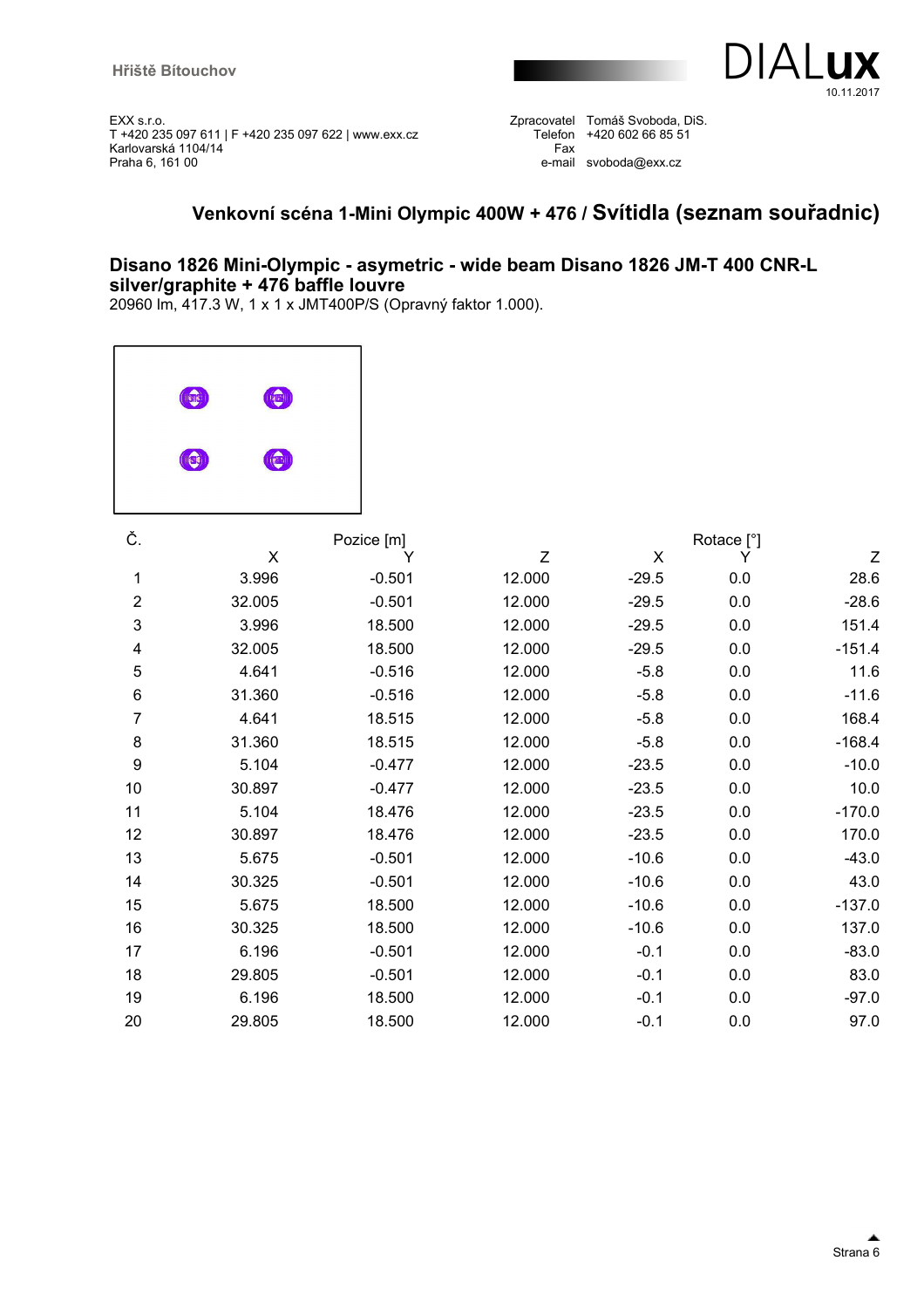

Zpracovatel Tomáš Svoboda, DiS. Telefon +420 602 66 85 51 Fax e-mail svoboda@exx.cz

## **Venkovní scéna 1-Mini Olympic 400W + 476 / Sportovní svítidla (seznam souřadnic)**



Měřítko 1 : 544

#### **Seznam sportovních svítidel**

| Svítidlo                                                                                                                               | Index          | X      | Pozice [m]<br>Y | Z               | X      | Osvětlovací bod [m]<br>Y | 7           | Osvětlovací úhel [°] | Vyrovnání      | Sloup |
|----------------------------------------------------------------------------------------------------------------------------------------|----------------|--------|-----------------|-----------------|--------|--------------------------|-------------|----------------------|----------------|-------|
| Disano 1826 Mini-<br>Olympic - asymetric -<br>wide beam Disano 1826<br><b>JM-T 400 CNR-L</b><br>silver/graphite + 476<br>baffle louvre | 1              | 3.996  |                 | $-0.501$ 12.000 | 1.011  |                          | 4.984 0.000 | 62.5                 | (C 90, G IMax) |       |
| Disano 1826 Mini-<br>Olympic - asymetric -<br>wide beam Disano 1826<br><b>JM-T 400 CNR-L</b><br>silver/graphite + 476<br>baffle louvre | $\overline{2}$ | 32.005 |                 | $-0.501$ 12.000 | 34.990 |                          | 4.984 0.000 | 62.5                 | (C 90, G IMax) |       |
| Disano 1826 Mini-<br>Olympic - asymetric -<br>wide beam Disano 1826<br><b>JM-T 400 CNR-L</b><br>silver/graphite + 476<br>baffle louvre | 3              | 3.996  | 18.500 12.000   |                 |        | 1.011 13.014 0.000       |             | 62.5                 | (C 90, G IMax) |       |
| Disano 1826 Mini-<br>Olympic - asymetric -<br>wide beam Disano 1826<br><b>JM-T 400 CNR-L</b><br>silver/graphite + 476<br>baffle louvre | 4              | 32.005 |                 | 18.500 12.000   | 34.990 | 13.014 0.000             |             | 62.5                 | (C 90, G IMax) |       |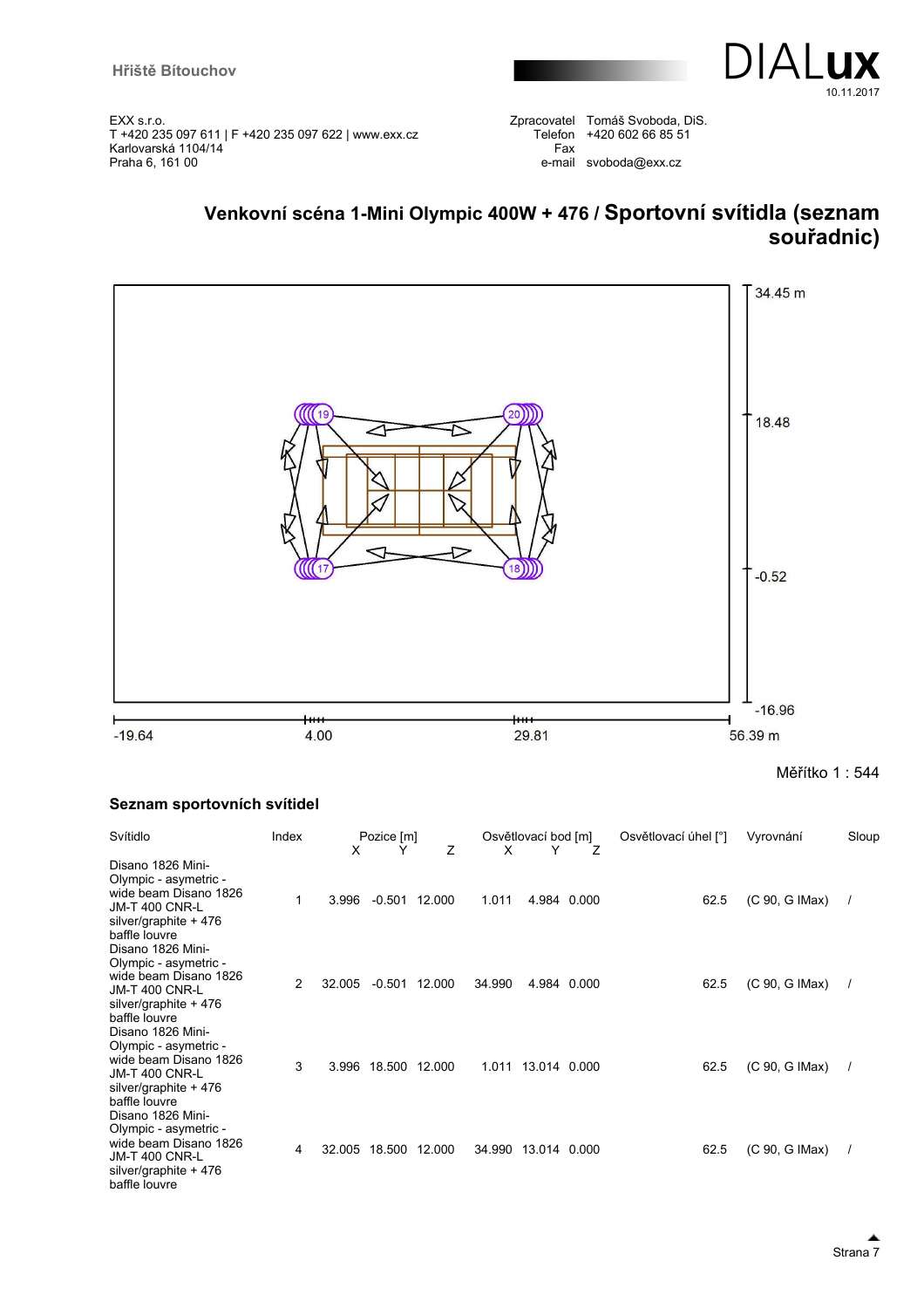

Zpracovatel Tomáš Svoboda, DiS. Telefon +420 602 66 85 51 Fax e-mail svoboda@exx.cz

# **Venkovní scéna 1-Mini Olympic 400W + 476 / Sportovní svítidla (seznam souřadnic)**

#### **Seznam sportovních svítidel**

| Svítidlo                                                                                                                                                | Index          | X      | Pozice [m]<br>Y      | Ζ               | X      | Osvětlovací bod [m]<br>Y | Ζ           | Osvětlovací úhel [°] | Vyrovnání      | Sloup    |
|---------------------------------------------------------------------------------------------------------------------------------------------------------|----------------|--------|----------------------|-----------------|--------|--------------------------|-------------|----------------------|----------------|----------|
| Disano 1826 Mini-<br>Olympic - asymetric -<br>wide beam Disano 1826<br><b>JM-T 400 CNR-L</b><br>silver/graphite + 476<br>baffle louvre                  | 5              | 4.641  |                      | $-0.516$ 12.000 |        | 1.632 14.103 0.000       |             | 38.8                 | (C 90, G IMax) | $\prime$ |
| Disano 1826 Mini-<br>Olympic - asymetric -<br>wide beam Disano 1826<br><b>JM-T 400 CNR-L</b><br>silver/graphite + 476                                   | 6              | 31.360 |                      | $-0.516$ 12.000 |        | 34.368 14.103 0.000      |             | 38.8                 | (C 90, G IMax) |          |
| baffle louvre<br>Disano 1826 Mini-<br>Olympic - asymetric -<br>wide beam Disano 1826<br><b>JM-T 400 CNR-L</b><br>silver/graphite + 476<br>baffle louvre | $\overline{7}$ |        | 4.641 18.515 12.000  |                 | 1.632  | 3.896 0.000              |             | 38.8                 | (C 90, G IMax) | $\prime$ |
| Disano 1826 Mini-<br>Olympic - asymetric -<br>wide beam Disano 1826<br><b>JM-T 400 CNR-L</b><br>silver/graphite + 476<br>baffle louvre                  | 8              |        | 31.360 18.515 12.000 |                 | 34.368 | 3.896 0.000              |             | 38.8                 | (C 90, G IMax) | $\prime$ |
| Disano 1826 Mini-<br>Olympic - asymetric -<br>wide beam Disano 1826<br><b>JM-T 400 CNR-L</b><br>silver/graphite + 476<br>baffle louvre                  | 9              |        | 5.104 -0.477 12.000  |                 | 6.487  |                          | 7.349 0.000 | 56.5                 | (C 90, G IMax) | $\prime$ |
| Disano 1826 Mini-<br>Olympic - asymetric -<br>wide beam Disano 1826<br>JM-T 400 CNR-L<br>silver/graphite + 476<br>baffle louvre                         | 10             |        | 30.897 -0.477 12.000 |                 | 29.513 | 7.349 0.000              |             | 56.5                 | (C 90, G IMax) | $\prime$ |
| Disano 1826 Mini-<br>Olympic - asymetric -<br>wide beam Disano 1826<br><b>JM-T 400 CNR-L</b><br>silver/graphite + 476<br>baffle louvre                  | 11             |        | 5.104 18.476 12.000  |                 |        | 6.487 10.650 0.000       |             | 56.5                 | (C 90, G IMax) | $\prime$ |
| Disano 1826 Mini-<br>Olympic - asymetric -<br>wide beam Disano 1826<br><b>JM-T 400 CNR-L</b><br>silver/graphite + 476<br>baffle louvre                  | 12             |        | 30.897 18.476 12.000 |                 |        | 29.513 10.650 0.000      |             | 56.5                 | (C 90, G IMax) |          |
| Disano 1826 Mini-<br>Olympic - asymetric -<br>wide beam Disano 1826<br><b>JM-T 400 CNR-L</b><br>silver/graphite + 476<br>baffle louvre                  | 13             |        | 5.675 -0.501 12.000  |                 | 14.280 | 8.719 0.000              |             | 43.6                 | (C 90, G IMax) |          |
| Disano 1826 Mini-<br>Olympic - asymetric -<br>wide beam Disano 1826<br><b>JM-T 400 CNR-L</b><br>silver/graphite + 476<br>baffle louvre                  | 14             |        | 30.325 -0.501 12.000 |                 | 21.721 | 8.719 0.000              |             | 43.6                 | (C 90, G IMax) |          |
| Disano 1826 Mini-<br>Olympic - asymetric -<br>wide beam Disano 1826<br><b>JM-T 400 CNR-L</b><br>silver/graphite + 476<br>baffle louvre                  | 15             |        | 5.675 18.500 12.000  |                 | 14.280 | 9.280 0.000              |             | 43.6                 | (C 90, G IMax) |          |
| Disano 1826 Mini-<br>Olympic - asymetric -                                                                                                              |                |        |                      |                 |        |                          |             |                      |                |          |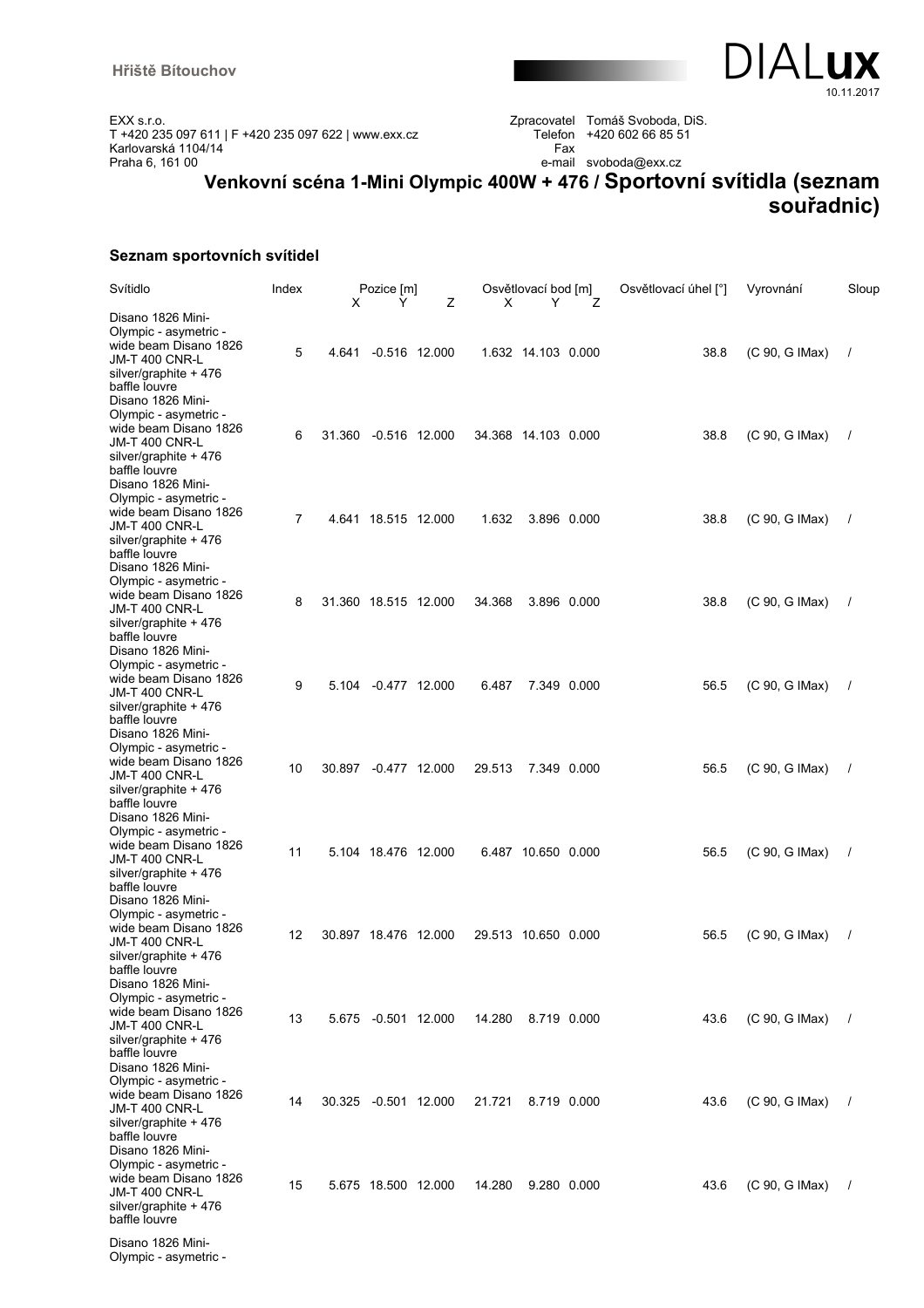| wide beam Disano 1826<br><b>JM-T 400 CNR-L</b><br>silver/graphite + 476<br>baffle louvre<br>Disano 1826 Mini-                          | 16 |        | 30.325 18.500 12.000 |        | 21.721              | 9.280 0.000         |             | 43.6 | (C 90, G IMax) |  |
|----------------------------------------------------------------------------------------------------------------------------------------|----|--------|----------------------|--------|---------------------|---------------------|-------------|------|----------------|--|
| Olympic - asymetric -<br>wide beam Disano 1826<br><b>JM-T 400 CNR-L</b><br>silver/graphite + 476<br>baffle louvre                      | 17 | 6.196  | $-0.501$             | 12.000 | 24.459              | 1.752 0.000         |             | 33.1 | (C 90, G IMax) |  |
| Disano 1826 Mini-<br>Olympic - asymetric -<br>wide beam Disano 1826<br><b>JM-T 400 CNR-L</b><br>silver/graphite + 476<br>baffle louvre | 18 | 29.805 | $-0.501$             | 12.000 | 11.542              |                     | 1.752 0.000 | 33.1 | (C 90, G IMax) |  |
| Disano 1826 Mini-<br>Olympic - asymetric -<br>wide beam Disano 1826<br><b>JM-T 400 CNR-L</b><br>silver/graphite + 476<br>baffle louvre | 19 | 6.196  | 18.500 12.000        |        | 24.459 16.247 0.000 |                     |             | 33.1 | (C 90, G IMax) |  |
| Disano 1826 Mini-<br>Olympic - asymetric -<br>wide beam Disano 1826<br><b>JM-T 400 CNR-L</b><br>silver/graphite + 476<br>baffle louvre | 20 | 29.805 | 18.500               | 12.000 |                     | 11.542 16.247 0.000 |             | 33.1 | (C 90, G IMax) |  |

Strana 8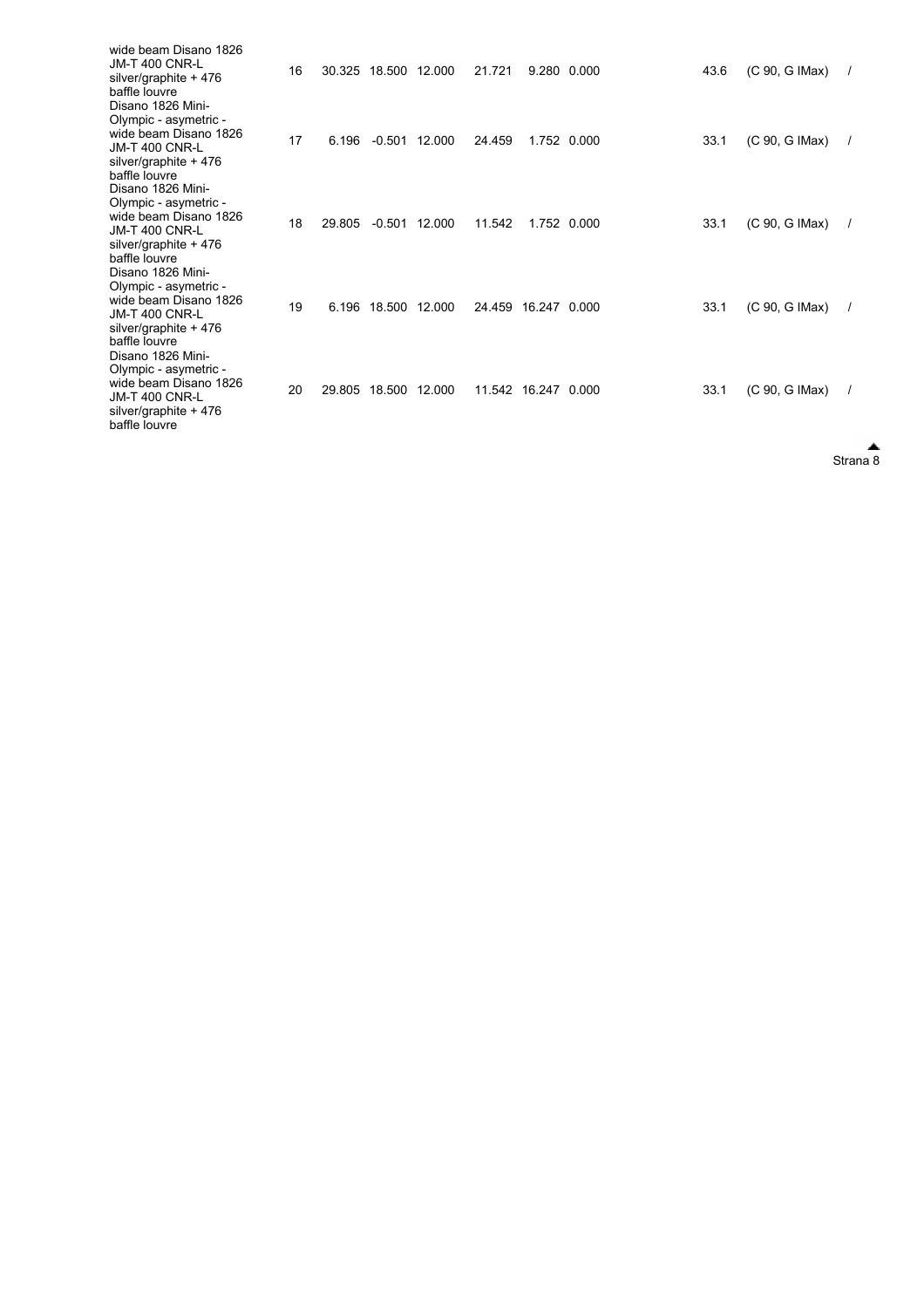



Zpracovatel Tomáš Svoboda, DiS. Telefon +420 602 66 85 51 Fax e-mail svoboda@exx.cz

# **Venkovní scéna 1-Mini Olympic 400W + 476 / Výpočtový rastr (seznam souřadnic)**



Měřítko 1 : 544

#### **Seznam výpočtových rastrů**

| Č. | Označení                          |                    | Pozice [m]    |       |        | Velikost [m] |  |                           | Rotace [°] |  |  |
|----|-----------------------------------|--------------------|---------------|-------|--------|--------------|--|---------------------------|------------|--|--|
|    |                                   |                    |               |       |        |              |  | X Y Z                     |            |  |  |
|    | Soccer 273p                       | 18.000             | 8.999   0.000 |       | 36.000 | 18.000       |  | $0.0\quad 0.0\quad 0.0$   |            |  |  |
|    | 2 Volejbal 1 Výpočtový rastr (PA) | 18.103 9.114 0.000 |               |       | 24.000 | 15.000       |  | $0.0 \quad 0.0 \quad 0.0$ |            |  |  |
|    | 3 Tenis 1 Výpočtový rastr (PA)    | 18.103             | 9.114         | 0.000 | 36.000 | 18.000       |  | $0.0 \quad 0.0 \quad 0.0$ |            |  |  |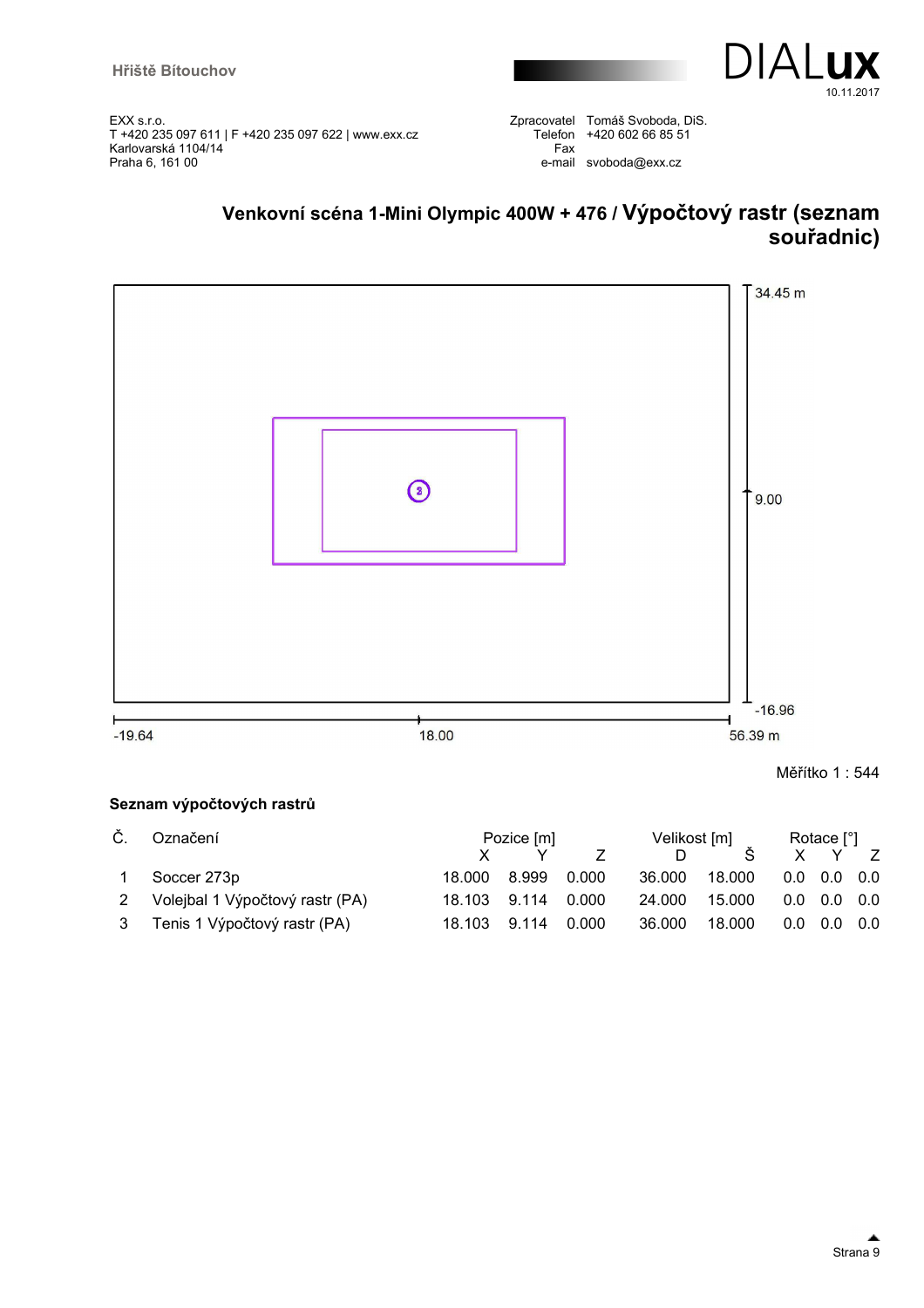

Zpracovatel Tomáš Svoboda, DiS. Telefon +420 602 66 85 51 Fax e-mail svoboda@exx.cz

# **Venkovní scéna 1-Mini Olympic 400W + 476 / Výpočtové plochy (přehled výsledků)**



| Č. Označení | Tvp    | Rastr         | $E_m$ [ x] | $E_{min}$ [lx] $E_{max}$ [lx] |     | $E_{\text{min}}/E_{\text{m}}$ | E <sub>min</sub> / E <sub>max</sub> |
|-------------|--------|---------------|------------|-------------------------------|-----|-------------------------------|-------------------------------------|
| basketball  | svisle | $11 \times 8$ |            | 167                           | 364 | 0.600                         | 0.458                               |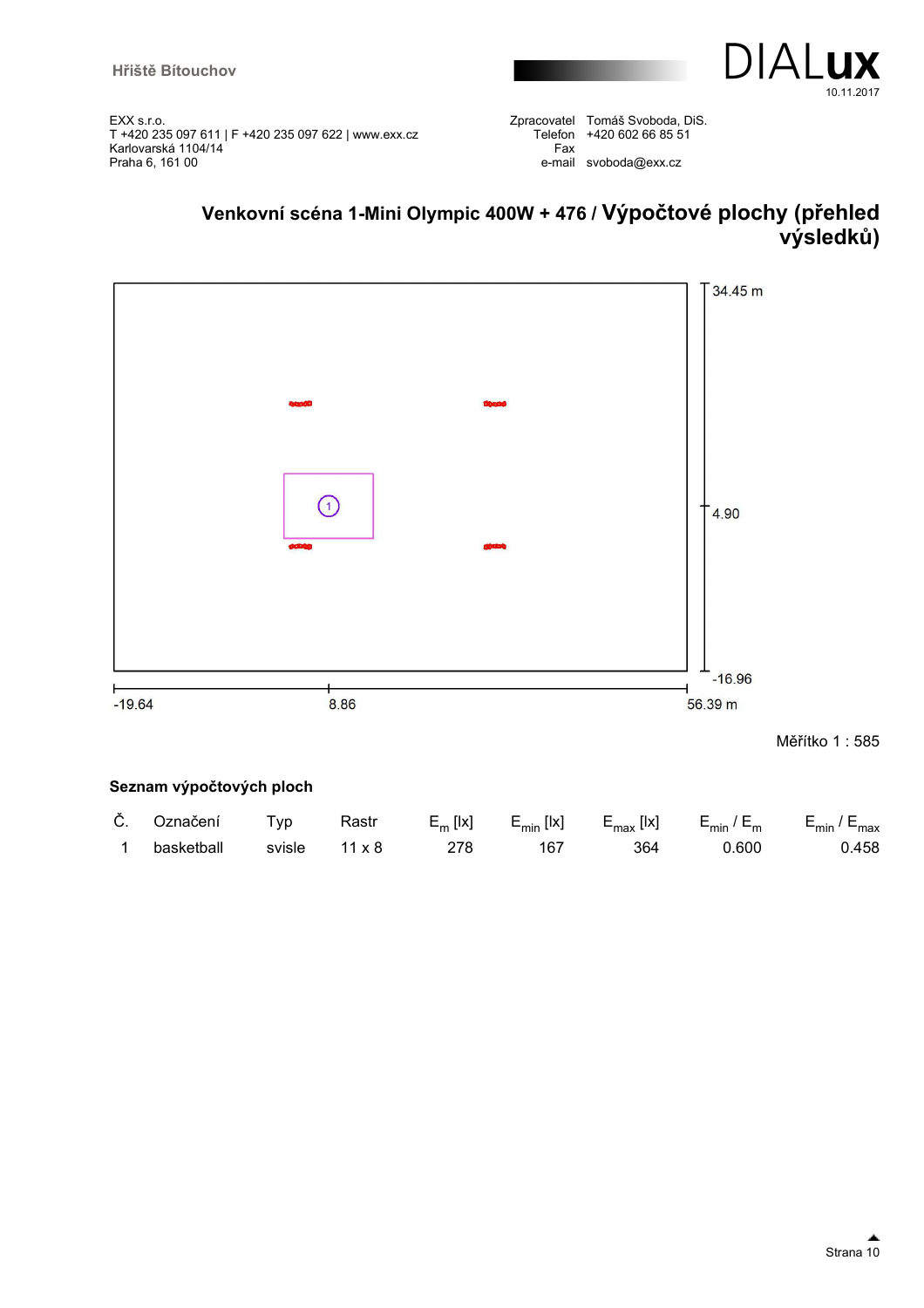

Zpracovatel Tomáš Svoboda, DiS. Telefon +420 602 66 85 51 Fax e-mail svoboda@exx.cz





Pozice: (18.000 m, 8.999 m, 0.000 m) Velikost: (36.000 m, 18.000 m) Rotace: (0.0°, 0.0°, 0.0°) Typ: Běžný, Rastr: 15 x 7 Body

#### **Přehled výsledků**

|          | Č. Typ             |     |     |     |      | $E_m$ [lx] $E_{min}$ [lx] $E_{max}$ [lx] $E_{min}/E_m$ $E_{min}/E_{max}$ $E_{hm}/E_m$ $V$ [m] |      |       | Kamera |
|----------|--------------------|-----|-----|-----|------|-----------------------------------------------------------------------------------------------|------|-------|--------|
| $\sim$ 1 | horizontální       | 255 | 164 | 360 | 0.64 | 0.45                                                                                          |      | 0.000 |        |
|          | 2 vertikální. 0.0° | 99  | 16  | 197 | 0.16 | 0.08                                                                                          | 2.57 | 1.000 |        |

E<sub>h m</sub>/E<sub>m</sub> = Poměr mezi střední horizontální a vertikální intenzitou osvětlení, V = Výška měření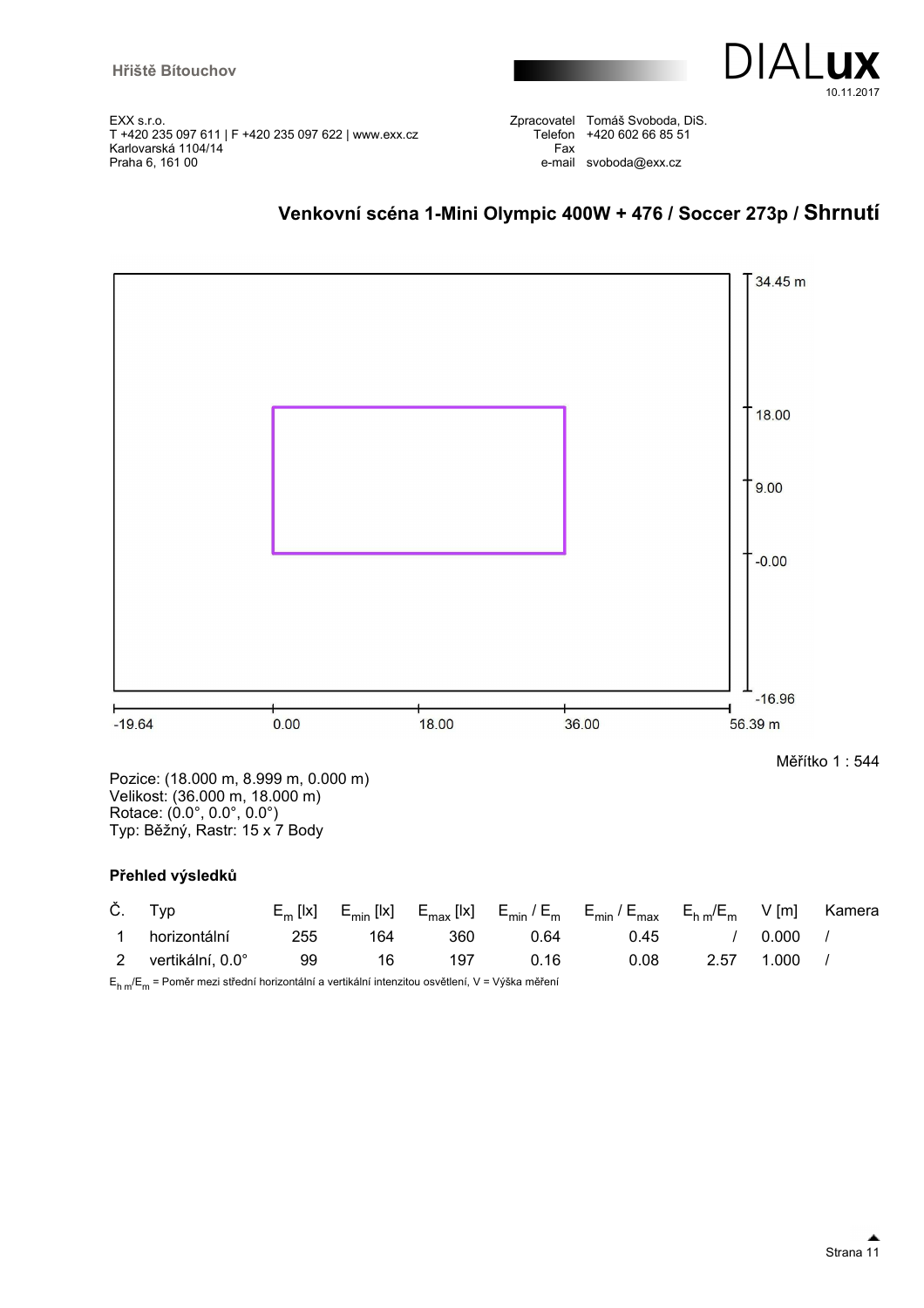

Zpracovatel Tomáš Svoboda, DiS. Telefon +420 602 66 85 51 Fax e-mail svoboda@exx.cz

## **Venkovní scéna 1-Mini Olympic 400W + 476 / Volejbal 1 Výpočtový rastr (PA) / Shrnutí**



Velikost: (24.000 m, 15.000 m) Rotace: (0.0°, 0.0°, 0.0°) Typ: Běžný, Rastr: 13 x 9 Body Patří k následujícímu sportovišti: Volejbal 1

#### **Přehled výsledků**

|          |     |     |     |                                                                                                     | Č. Typ $E_m$ [lx] $E_{min}$ [lx] $E_{max}$ [lx] $E_{min}/E_m$ $E_{min}/E_{max}$ $E_{hm}/E_m$ $V$ [m] Kamera |              |  |
|----------|-----|-----|-----|-----------------------------------------------------------------------------------------------------|-------------------------------------------------------------------------------------------------------------|--------------|--|
| 1 svisle | 276 | 203 | 358 | 0.74                                                                                                | 0.57                                                                                                        | $\sim$ 0.000 |  |
|          |     |     |     | $E_{h,m}/E_m$ = Poměr mezi střední horizontální a vertikální intenzitou osvětlení, V = Výška měření |                                                                                                             |              |  |